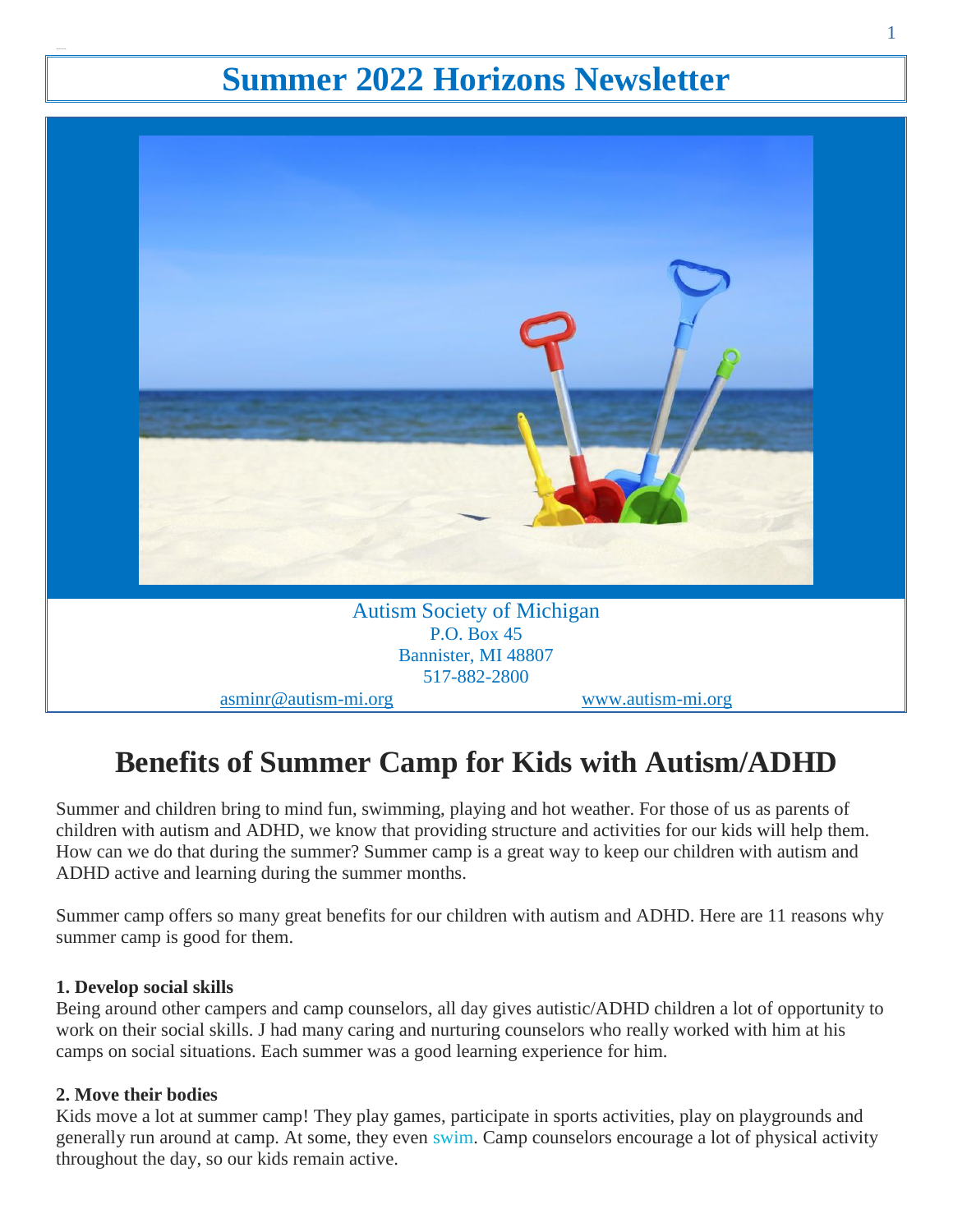#### **3. Increase mental stimulation**

Without a lot of structure, our children's summer days could look quite sedentary and include a lot of screen time. If your child loves to read, thankfully summer reading time is great! At summer camp, kids make crafts, play games, enjoy interesting and engaging field trips, and learn throughout the day. Overall, camps can increase our children's mental stimulation.

# **4. Improve motor skills**

Playing sports, running, participating in games, being part of teamwork exercises, and being active overall can contribute to an improvement in motor skills.

# **5. Promote positive behaviors**

With the camps my son has attended in the past, the camp counselors have focused a lot on positive behaviors. For some, they have a "value" they focus on for the week such as respect and responsibility. The counselors also encourage positive interactions between campers.

## **6. Increase self-esteem**

Participating in camp activities can help our autistic/ADHD kids feel better about themselves. Many of our children suffer from low self-esteem but doing things independently and being involved in group activities can help increase their self-esteem.

# **7. Boost confidence**

Going hand-in-hand with increasing self-esteem is boosting our children's confidence. When they have positive experiences at camp, it can help increase their confidence.

# **8. Provides a break for both children and parents**

This is a big one. Without school being in session, we need a break from one another. Summer camp is a win for both children and parents. Children are able to participate in fun activities and thrive in the structure of summer camp. Parents have a childcare option that allows them to work or get things done around the house (or take a well-deserved rest!).

## **9. Creates a sense of belonging**

In many camps, campers are split into groups or teams. They do activities together, and they compete as teams against other teams in games or competitions. Being part of a group or team can help our kids feel a sense of belonging.

## **10. Provides an opportunity to make friends**

Summer camps provide such a great opportunity for our autistic/ADHD kids to make friends with others. J usually made friends with at least two other kids at camp for the summer and spent a lot of time with them. Of course, he also did things on his own when he felt a bit overwhelmed.

## **11. Builds independence**

Summer camp is a great way for kids to build independence and learn new skills. They have to keep track of their stuff. (As any parent knows, that is a challenge. We've all been searching through the lost and found boxes looking for their sunscreen, swimsuits, lunch boxes and more!) Camp counselors do a good job in general of helping campers learn how to do things on their own.

*Reprinted from: www.autismadhdconnection.com*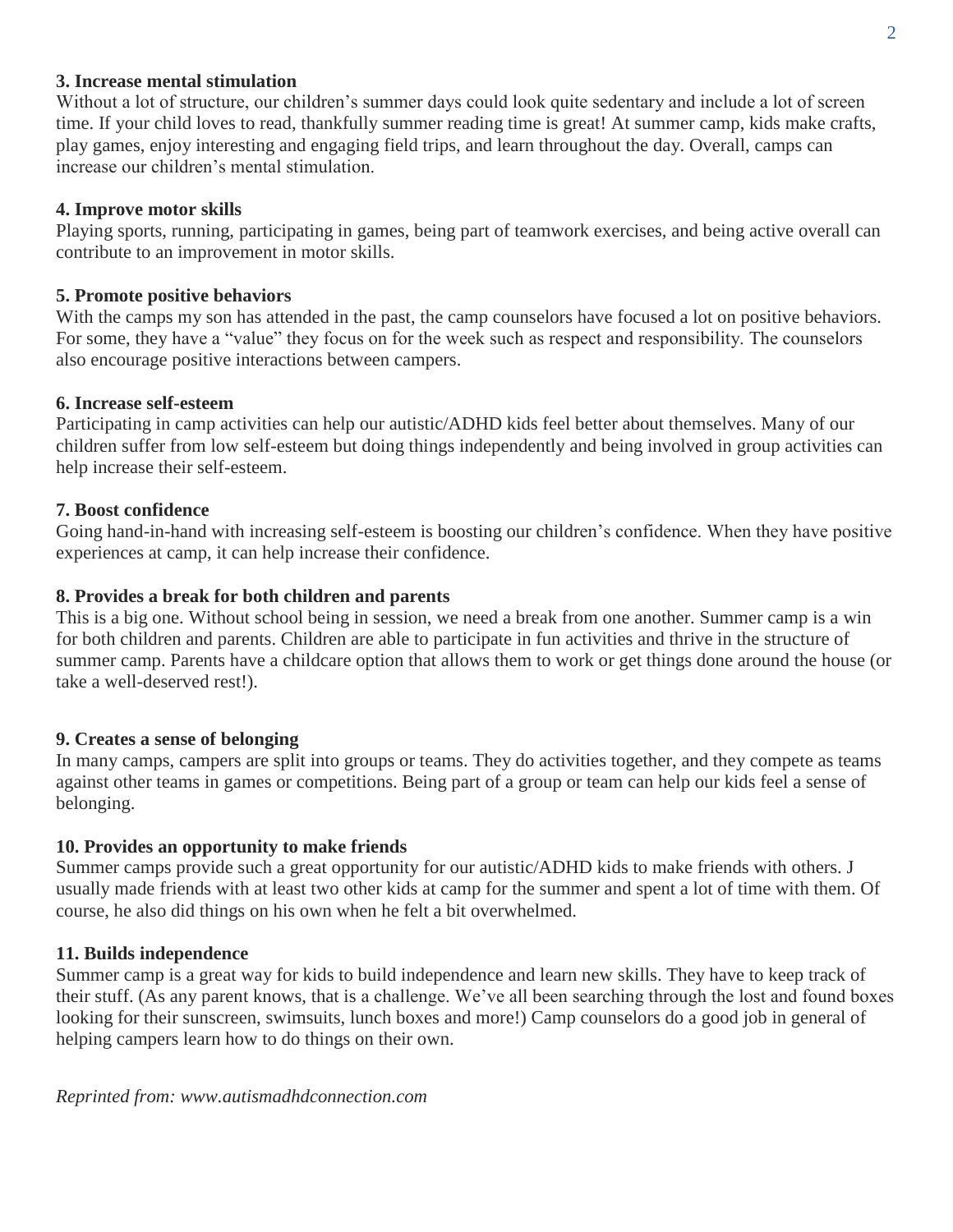# **Years After Meeting on The Playground, Moms Start Company to Employ Adults with Autism**

When Pat Miller and Pam Kattouf first met on a playground years ago, little did they know they'd soon build a company for their children.

Their friendship deepened after both of their sons, Justin Kattouf and John Miller, were diagnosed as having severe autism.

The moms couldn't find an appropriate school, so they helped found one called the Garden Academy in West Orange, New Jersey.

Then, as their boys got older, Pat Miller and Pam Kattouf realized their sons would have trouble finding meaningful employment. That's when the idea for Beloved Bath was born.

The company sells boutique bath products and provides employment for up to 12 people living with autism. Beloved Bath just moved into a new manufacturing space that can hold more employees.

Pat Miller says they found that making bath products would be an ideal vocation for people with autism because lotions, bath salts, candles and soaps require following a step-by-step process.

"We were able to break down the manufacturing of these products into simple steps that any individuals with autism, no matter where they fell on the spectrum, could learn and feel good about being able to complete," Pat Miller says.

Beloved Bath is featured in a TV advertisement for Northwestern Mutual. In the ad, the moms explain how the company began with "a little lavender and a little salt and the desire to keep our kids calm." Pam Kattouf says it's true — she used to add lavender essential oil, known to promote calmness, to her children's baths to soothe them.

The Kattouf family started to make their own lavender bath salts and packaged it up as gifts for loved ones. Over time, people started asking for their homemade bath salts, and from there, Pam Kattouf says the company "organically evolved."

Without Beloved Bath, Pat Miller says it would have been "extremely difficult" to find Justin Kattouf and John Miller employment. There's an acute lack of opportunities for folks like their sons: Research shows 80% to 90% of individuals with autism over the age of 21 are either unemployed or underemployed, she says.

Northwestern Mutual also played a role in helping Beloved Bath become a for-profit company, not a charity. Since many of the opportunities available for people with disabilities are volunteer only, the moms thought it was crucial to pay their employees and provide workers with a sense of achievement and accomplishment.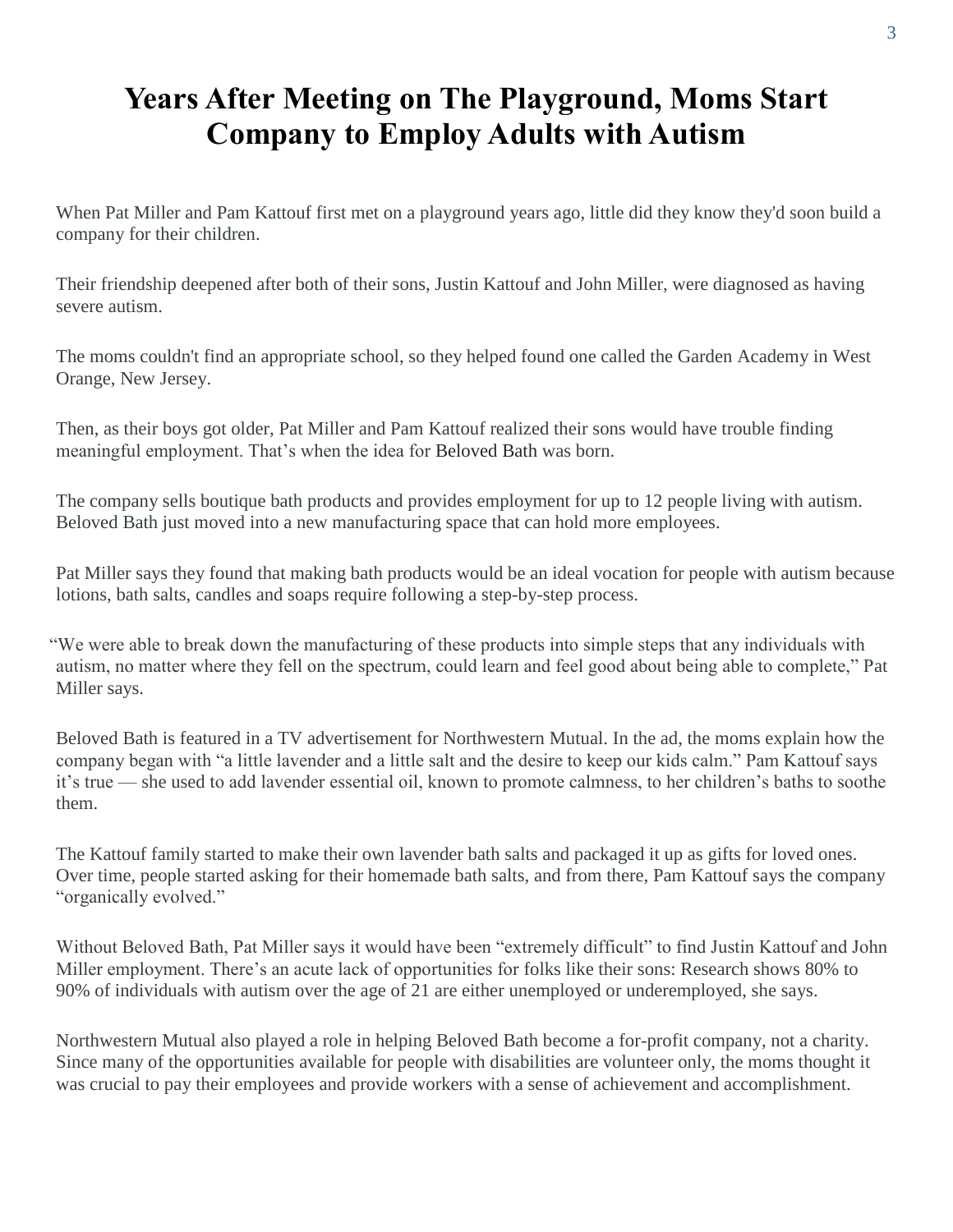"We wanted to show that it could be done — and done well — and still be a company that makes a profit and pays all of the employees," Pam Kattouf says.

Beloved Bath's workplace is specifically geared for people with autism. There's a waitlist for employees who want to work for the company, Pat Miller says. Their new, bigger space will allow them to push past their previous employment limits.

Still, the company aspires to grow even more to offer more opportunities to those in need of a job, Pat Miller says. Preferably, Beloved Bath would also support other businesses and open satellite locations across the U.S.

Both moms hope that one day, those dreams will become reality.

Reprinted from: [www.wbur.org'](http://www.wbur.org/)

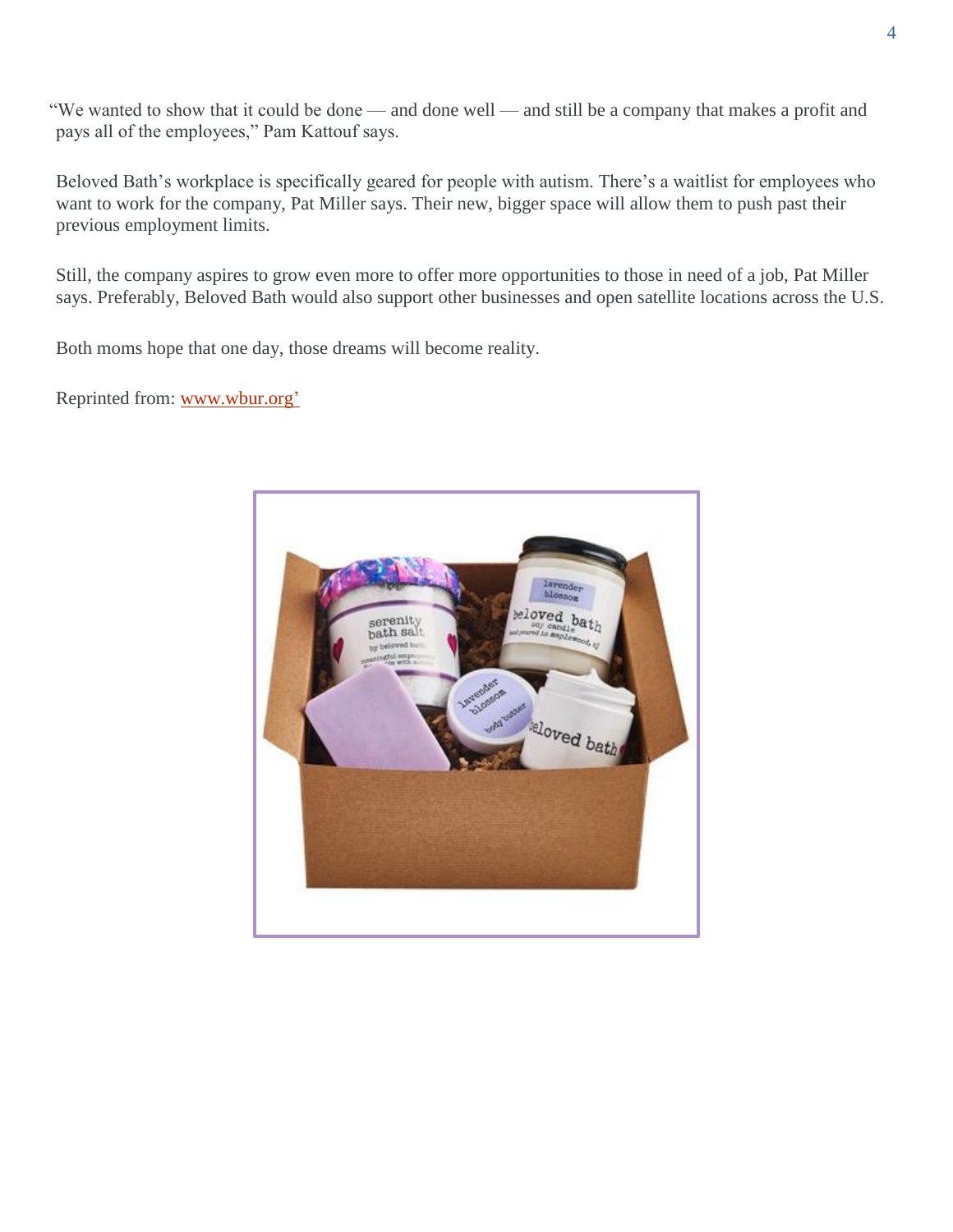

# **NUMBER ONE MISTAKE PARENTS MAKE DURING THE SUMMER**

#### *Jennifer Lingle*

Time and time again, with the absolute best of intentions, I observe parents making this mistake. **They don't keep a routine for their child**. Yikes! Of course, you want your child to have a fun summer. You envision him entertaining himself, playing outside all day in the sunshine, having fun, and enjoying all the downtime. I totally get it.

However, structure, routine, and consistency is SO important for your child…especially during the summer. You may think that because your child is not in school, he will benefit from chilling out, relaxing, not having a visual schedule, and flying by the seat of his pants. Nope, for most children with autism that's not the case.

The summertime is when you should be even more structured. Because your child doesn't have the routine of school (or virtual learning), challenging behaviors are probably increasing. By simply creating a visual schedule for your child, EVERY SINGLE DAY (including weekends), you are doing him such a huge favor. When he knows what to expect, you are creating a calming environment.

When your child understands what his options are, that's when he can truly relax. Relaxation looks different for him than you might expect. Even when you go on vacation, a routine and schedule will help him to feel more comfortable. When he doesn't know what is happening, and isn't sure what is next in his day, you may quickly observe a meltdown…and that's not relaxing for anyone.

So, here's what you can do, starting today. **Write out his schedule**, or better yet, use photographs to explain what is happening in his day. If you are unsure about the plan, you can put a "surprise" picture in the schedule. At least then he will know that something different and unexpected is about to happen. All of this time at home isn't easy for anyone (Covid blues anyone?), but with a few tweaks, you can create an environment that is predictable and more fun for everyone.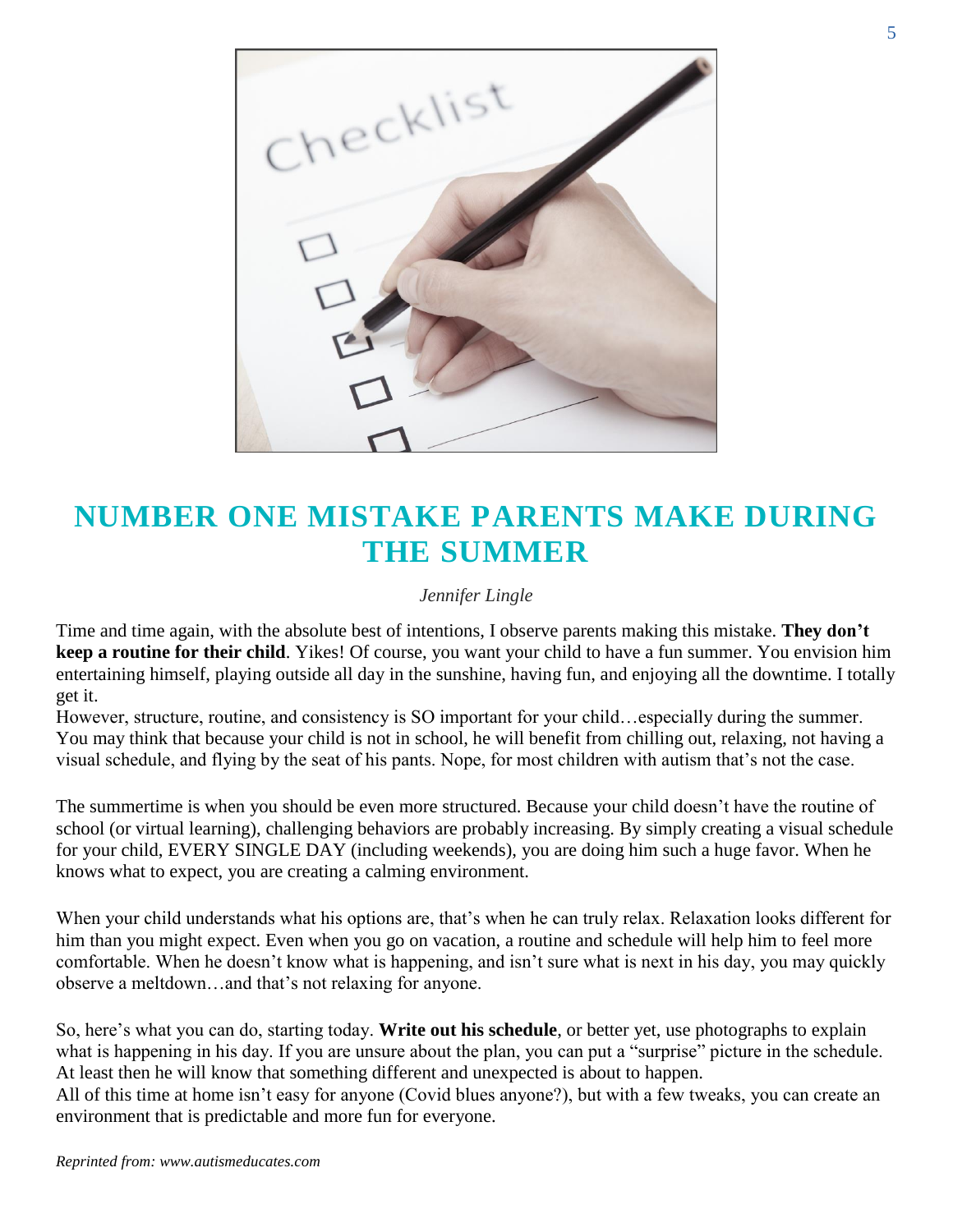# Cookie Salad

# **Ingredients:**

- Vanilla instant pudding
- Frozen whipped topping
- Buttermilk
- Canned mandarin oranges, drained
- Canned pineapple chunks/tidbits, drained
- Keebler stripped fudge cookies

# **Instructions:**

- Mix the vanilla pudding dry mix and the buttermilk in a medium-sized bowl until combined following package directions
- Add the cool whip/whipped topping and gently fold in until just combined. We don't want to deflate the mixture by over mixing.
- Add in the canned fruit that has been completely drained.
- Put the cookies in a plastic bag and crush them until they are in chunks.
- Add the cookie chunks to the cream and fruit mixture. Serve immediately.



*Reprinted from: www.saltandbaker.com*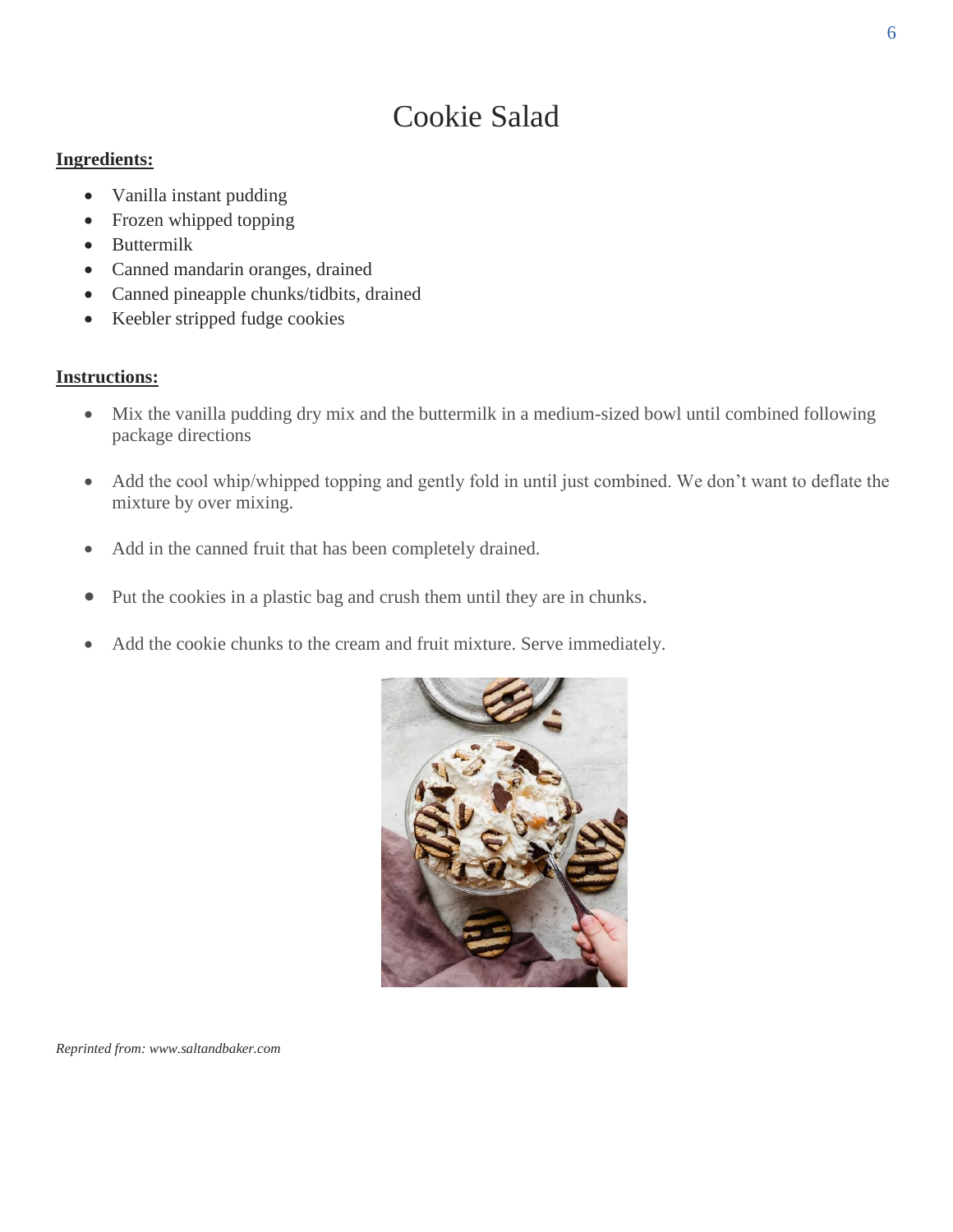# **Book Review**

Title: Rain Reign

By: Ann M. Martin

Ages: Teen/Young Adult

Book Synopsis: It's hard to imagine anything worse than a hurricane. But a close second is a missing dog. To most, a dog isn't just a pet, it's a member of the family. Rain Reign is an adventure story about a highfunctioning fifth-grade girl named Rose. Rose is almost as obsessed with right and wrong as she is homonyms. Her best friend and beloved companion pup is named Rain (Rein /Reign) and she has three homonyms.

A hurricane makes it a bit too far inland and leaves in its path a great deal of destruction and heartache for the small town. When Rain goes missing, Rose has to develop a plan to find her. In doing so, she learns a lot about the meaning of the word "family". You can't always pick your family, but your family may end up picking you.

Review: Rain Reign is a book about family, friendship, acceptance, and conviction. It is a quick read with enough twists and turns to keep interest. Most importantly, it comes with a message. As for the content, I would place this in the tween category. There is a bit of mature content namely in home life, but a bit of guidance from parents should clear that right up.

*Book Review by Matthew Cooper, Librarian at The Rubinstein Library at Cincinnati Children's Hospital, [www.autismcincy.org](http://www.autismcincy.org/)*